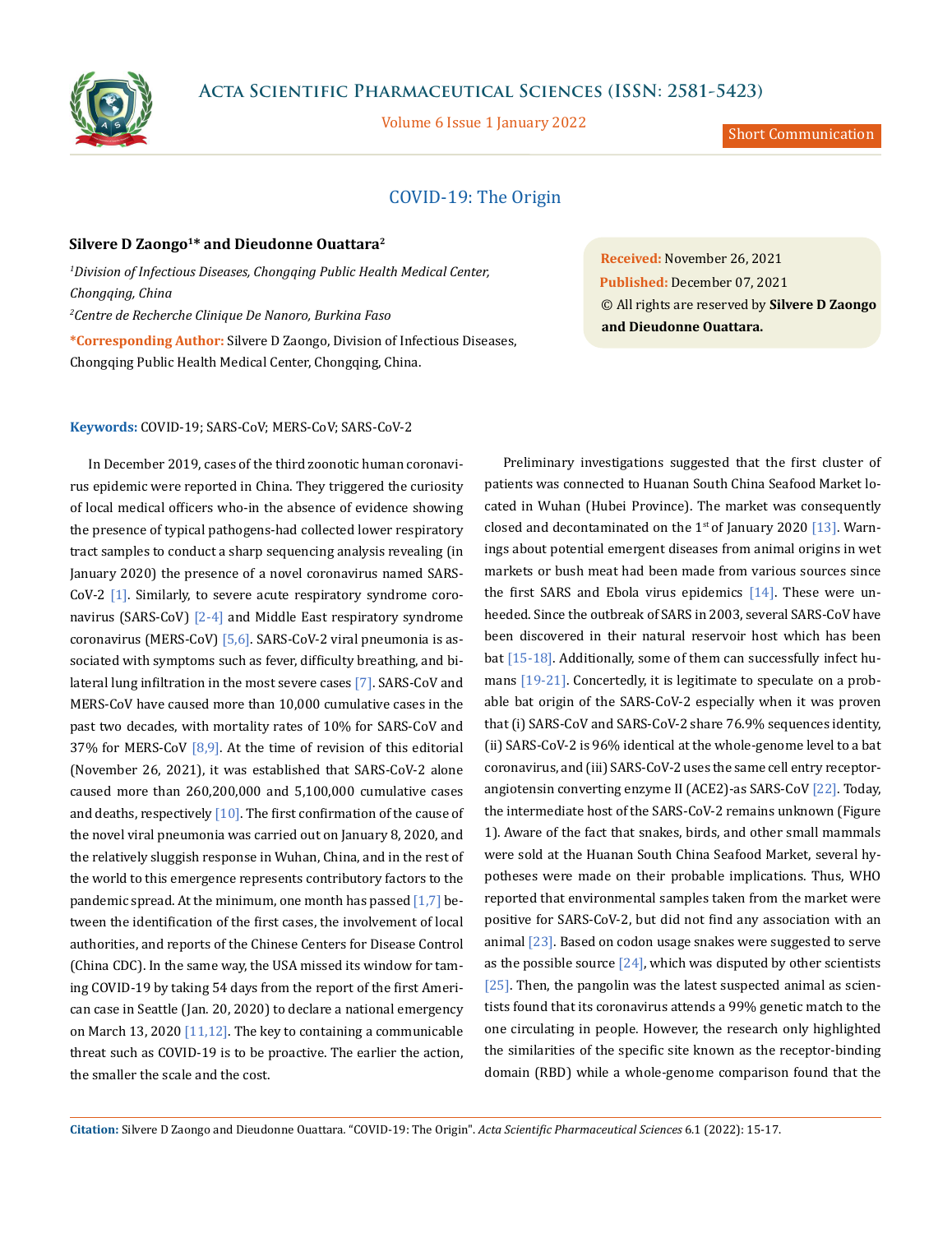pangolin and human viruses share 90.3% of their DNA [26]. Nowadays, it is known that only 1.9% of the patients in Wuhan had a history of direct contact with wildlife [27]. Most importantly, pieces of evidence suggest that the Seafood Market played an early role in spreading SARS-CoV-2, but whether it was the origin of the outbreak remains uncertain. In fact, 3 [of the first four cases](https://www.sciencemag.org/news/2020/01/mining-coronavirus-genomes-clues-outbreak-s-origins) confirmed to have SARS-CoV-2 infections had no link to the market (Figure 1).

The same report highlighted that up to 35% cases, including the earliest ones were not connected to the market (14 of the first 41) [1]. In another report providing the details of the early cases, 21 of 47 patients (almost 45%) were not linked to Hunan market [28]. Thus, the possibility that the initial jump into people happened elsewhere is gradually evocated, and investigations led by WHO are ongoing [29] to elucidate the pandemic's origin.



## **Bibliography**

- 1. Huang C., *et al.* ["Clinical features of patients infected with](https://www.thelancet.com/journals/lancet/article/PIIS0140-6736(20)30183-5/fulltext)  [2019 novel coronavirus in Wuhan, China".](https://www.thelancet.com/journals/lancet/article/PIIS0140-6736(20)30183-5/fulltext) *Lancet* 395.10223 [\(2020\): 497-506.](https://www.thelancet.com/journals/lancet/article/PIIS0140-6736(20)30183-5/fulltext)
- 2. Ksiazek TG., *et al.* ["A novel coronavirus associated with severe](https://pubmed.ncbi.nlm.nih.gov/12690092/)  acute respiratory syndrome". *[The New England Journal of Med](https://pubmed.ncbi.nlm.nih.gov/12690092/)icine* [348.20 \(2003\): 1953-1966.](https://pubmed.ncbi.nlm.nih.gov/12690092/)
- 3. Kuiken T., *et al.* ["Newly discovered coronavirus as the primary](https://pubmed.ncbi.nlm.nih.gov/12892955/)  [cause of severe acute respiratory syndrome".](https://pubmed.ncbi.nlm.nih.gov/12892955/) *Lancet* 362.9380 [\(2003\): 263-270.](https://pubmed.ncbi.nlm.nih.gov/12892955/)
- 4. Drosten C., *et al.* ["Identification of a novel coronavirus in pa](https://pubmed.ncbi.nlm.nih.gov/12690091/)[tients with severe acute respiratory syndrome".](https://pubmed.ncbi.nlm.nih.gov/12690091/) *The New Eng[land Journal of Medicine](https://pubmed.ncbi.nlm.nih.gov/12690091/)* 348.20 (2003): 1967-1976.
- 5. de Groot RJ., *et al.* ["Middle East respiratory syndrome coro](https://www.ncbi.nlm.nih.gov/pmc/articles/PMC3700179/)[navirus \(MERS-CoV\): announcement of the Coronavirus Study](https://www.ncbi.nlm.nih.gov/pmc/articles/PMC3700179/)  Group". *Journal of Virology* [87.14 \(2013\): 7790-7792.](https://www.ncbi.nlm.nih.gov/pmc/articles/PMC3700179/)
- 6. Zaki AM., *et al.* ["Isolation of a novel coronavirus from a man](https://www.nejm.org/doi/full/10.1056/nejmoa1211721)  [with pneumonia in Saudi Arabia".](https://www.nejm.org/doi/full/10.1056/nejmoa1211721) *The New England Journal of Medicine* [367.19 \(2012\): 1814-1820.](https://www.nejm.org/doi/full/10.1056/nejmoa1211721)
- 7. [Gralinski LE, Menachery VD. "Return of the Coronavirus:](https://pubmed.ncbi.nlm.nih.gov/31991541/)  2019-nCoV". *Viruses* [12.2 \(2020\): 135.](https://pubmed.ncbi.nlm.nih.gov/31991541/)
- 8. [World Health Organization, 2015. "Summary of probable SARS](https://www.who.int/publications/m/item/summary-of-probable-sars-cases-with-onset-of-illness-from-1-november-2002-to-31-july-2003)  [cases with onset of illness from 1 November 2002 to 31 July](https://www.who.int/publications/m/item/summary-of-probable-sars-cases-with-onset-of-illness-from-1-november-2002-to-31-july-2003)  [2003" \(2003\).](https://www.who.int/publications/m/item/summary-of-probable-sars-cases-with-onset-of-illness-from-1-november-2002-to-31-july-2003)
- 9. World Health Organization. "Middle East respiratory syndrome coronavirus (MERS-CoV)" (2019).

16